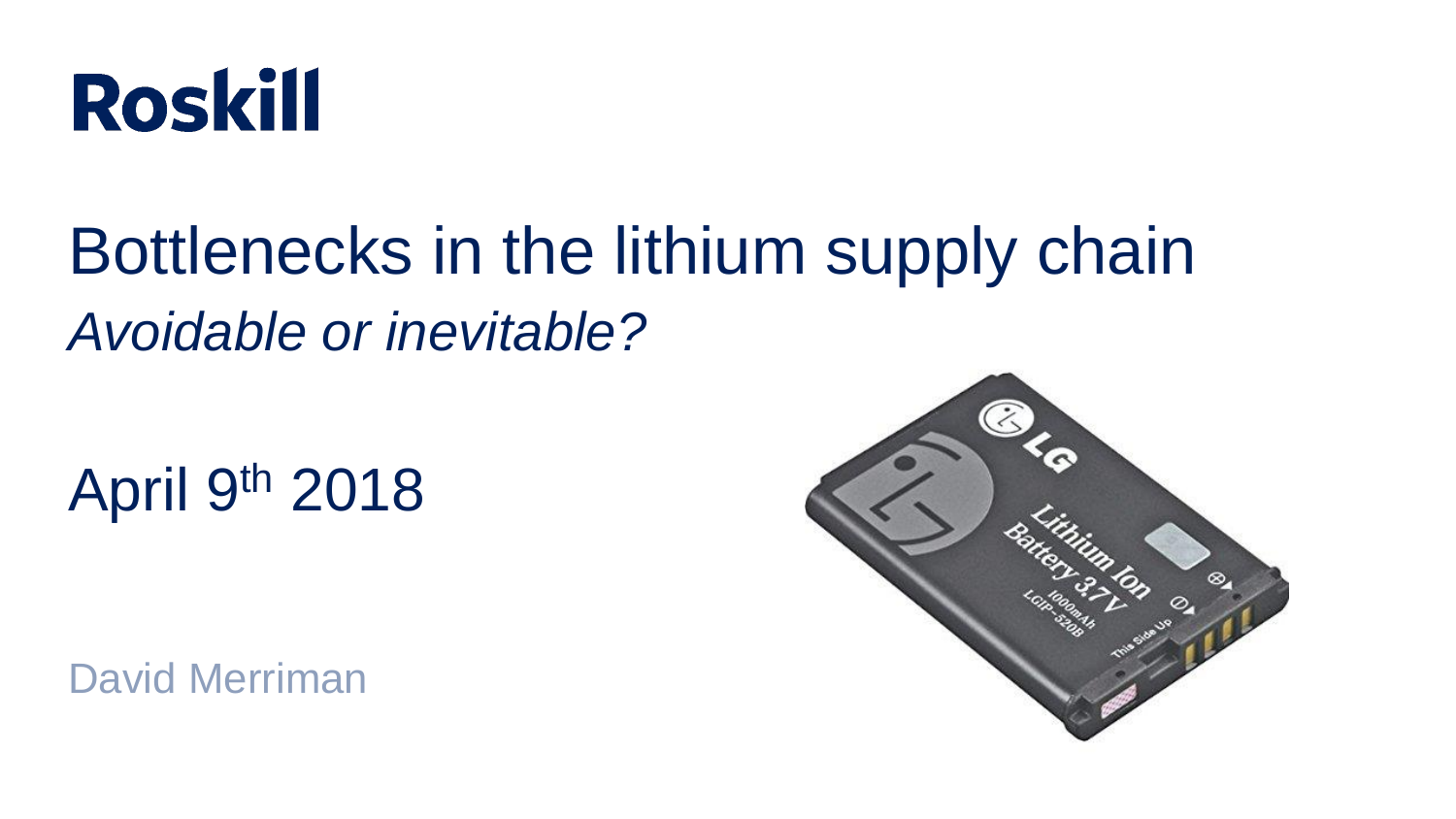#### Disclaimer:

The statements in this presentation represent the considered views of Roskill Information Services Ltd. It includes certain statements that may be deemed "forward-looking statements". All statements in this presentation, other than statements of historical facts, that address future market developments, government actions and events, are forward-looking statements. Although Roskill Information Services Ltd. believes the outcomes expressed in such forward-looking statements are based on reasonable assumptions, such statements are not guarantees of future performance and actual results or developments may differ materially from those in forward-looking statements. Factors that could cause actual results to differ materially from those in forward-looking statements include changes in general economic, market or business conditions.

While Roskill Information Services Ltd. has made every reasonable effort to ensure the veracity of the information presented it cannot expressly guarantee the accuracy and reliability of the estimates, forecasts and conclusions contained herein. Accordingly, the statements in the presentation should be used for general guidance only.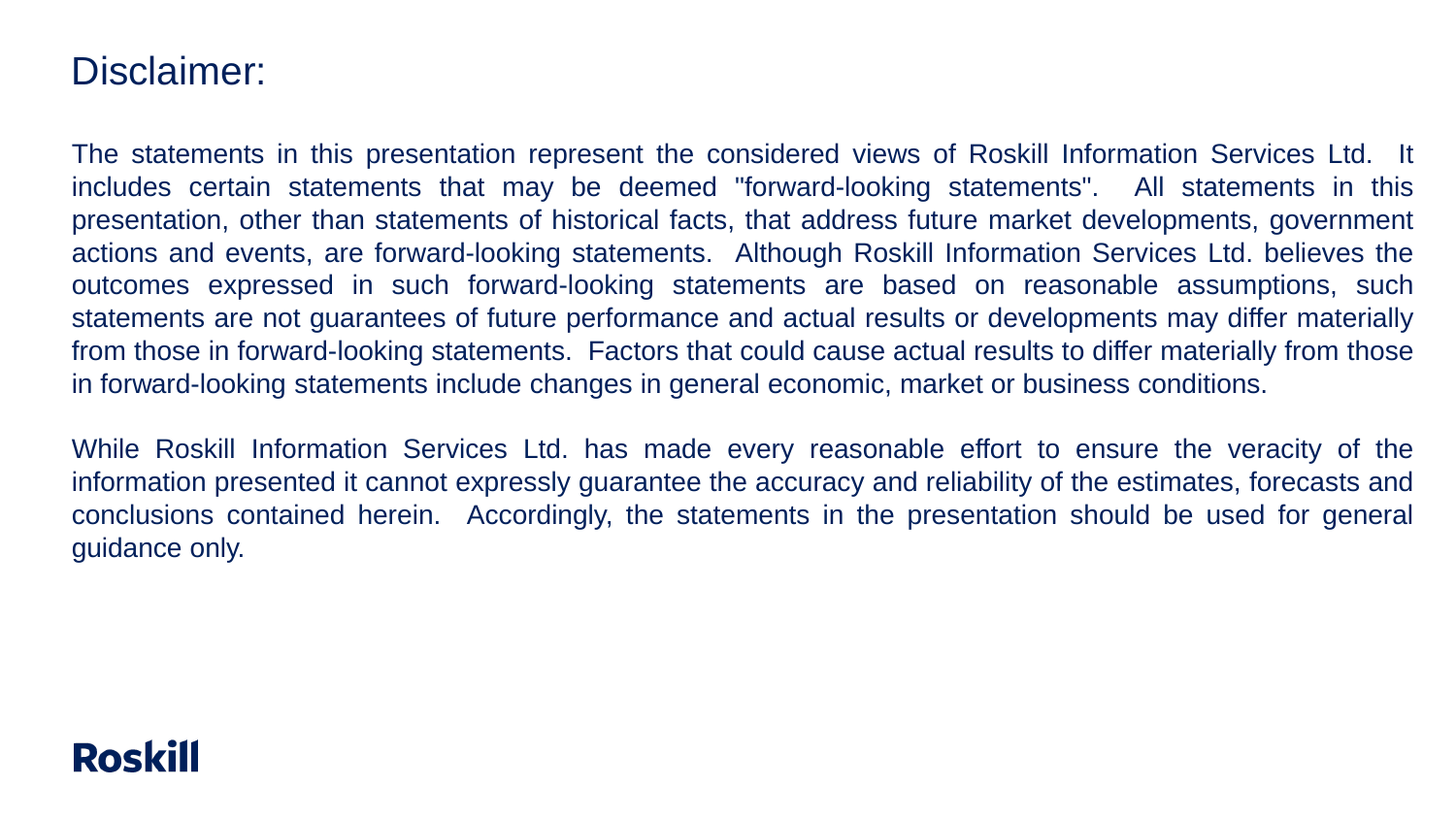#### Introduction to Roskill:

- Roskill is an independent consultancy focussed on steel alloys, battery and technology metals and industrial minerals research
- Roskill has a combination of research reports perfectly aligned to the EV and battery markets
- Commodity-focussed reports are sold on an annual subscription basis and include detailed ten-year outlooks on supply, demand and prices
- All reports utilise our extensive in-house battery model underpinned by our automotive, energy storage and consumer electronics forecasts

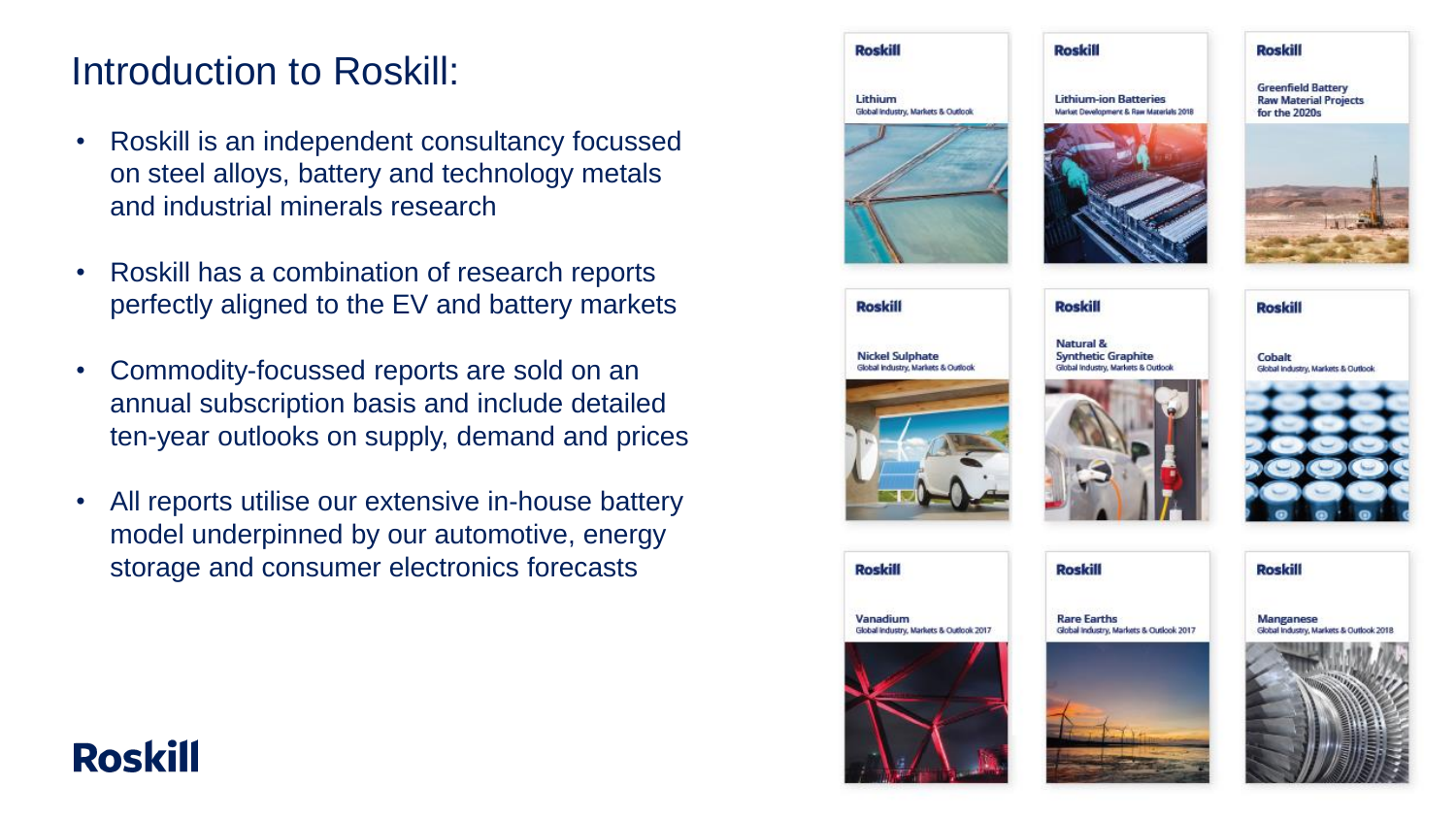## Lithium demand has changed dramatically

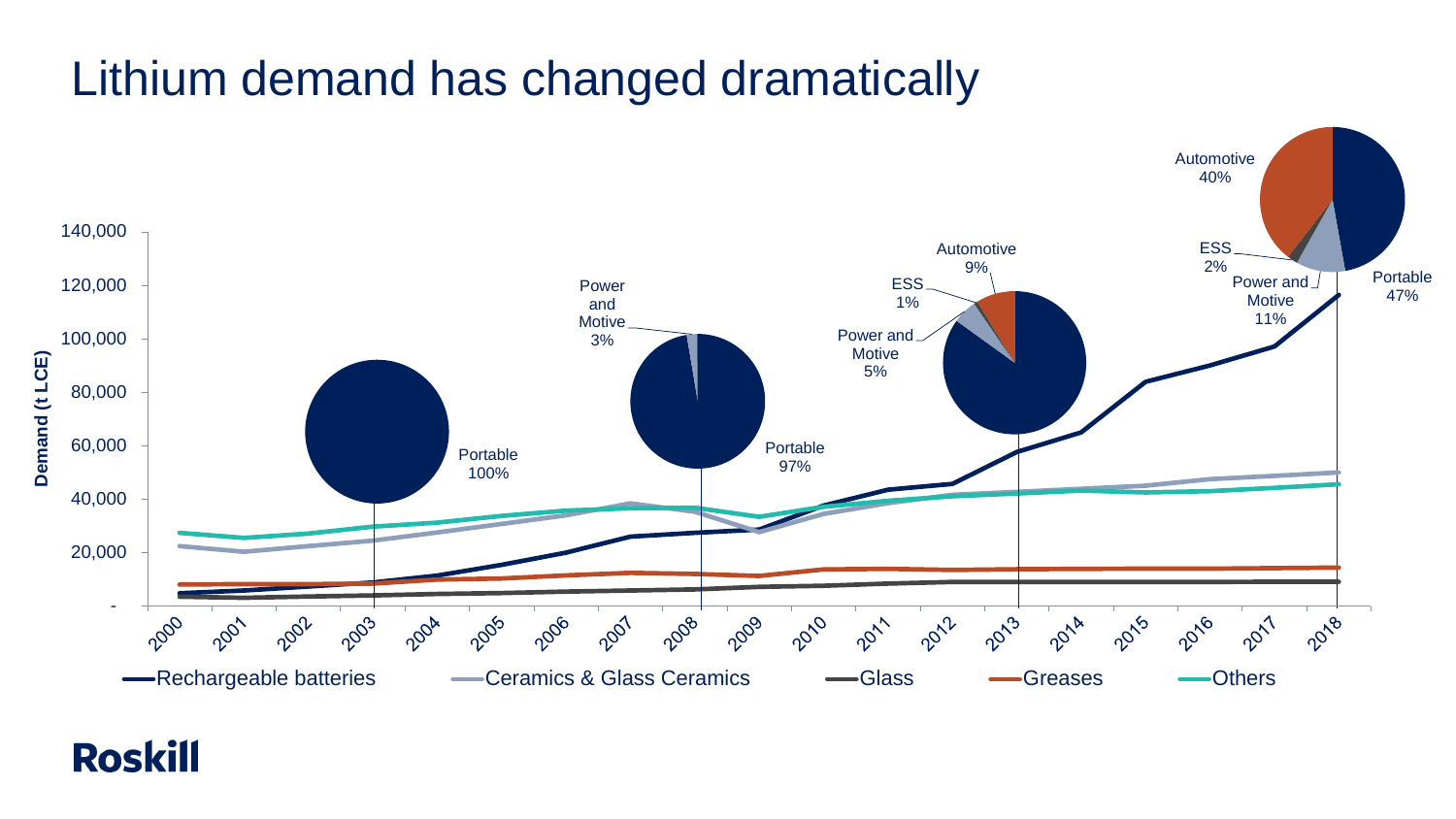## Li-ion battery demand forecast increase its influence over lithium industry



■ Battery grade products ■ Technical grade products ■ Specialist products ■ Mineral Concentrates

- Lithium demand is forecast to increase by 15%py through to 2027
- Represents a 4.2x increase in total demand (~680kt LCE)
- Battery grade products (carbonate, hydroxide) formed 46% of demand in 2017
- Forecast to increase to >80% by 2027
- Automotive applications forecast to form 78% of battery demand by 2027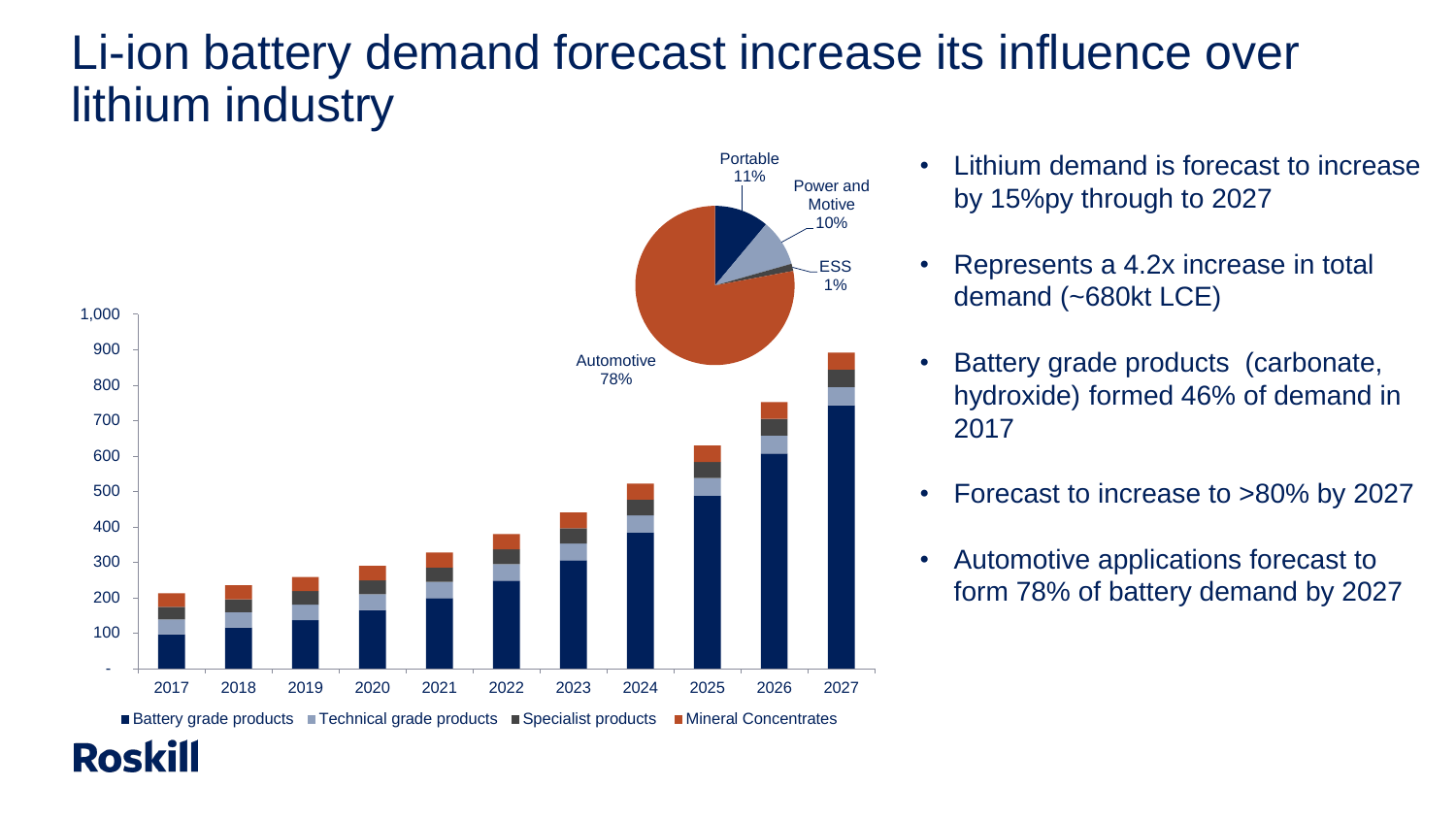### Battery grade lithium products and battery components are complex to manufacture

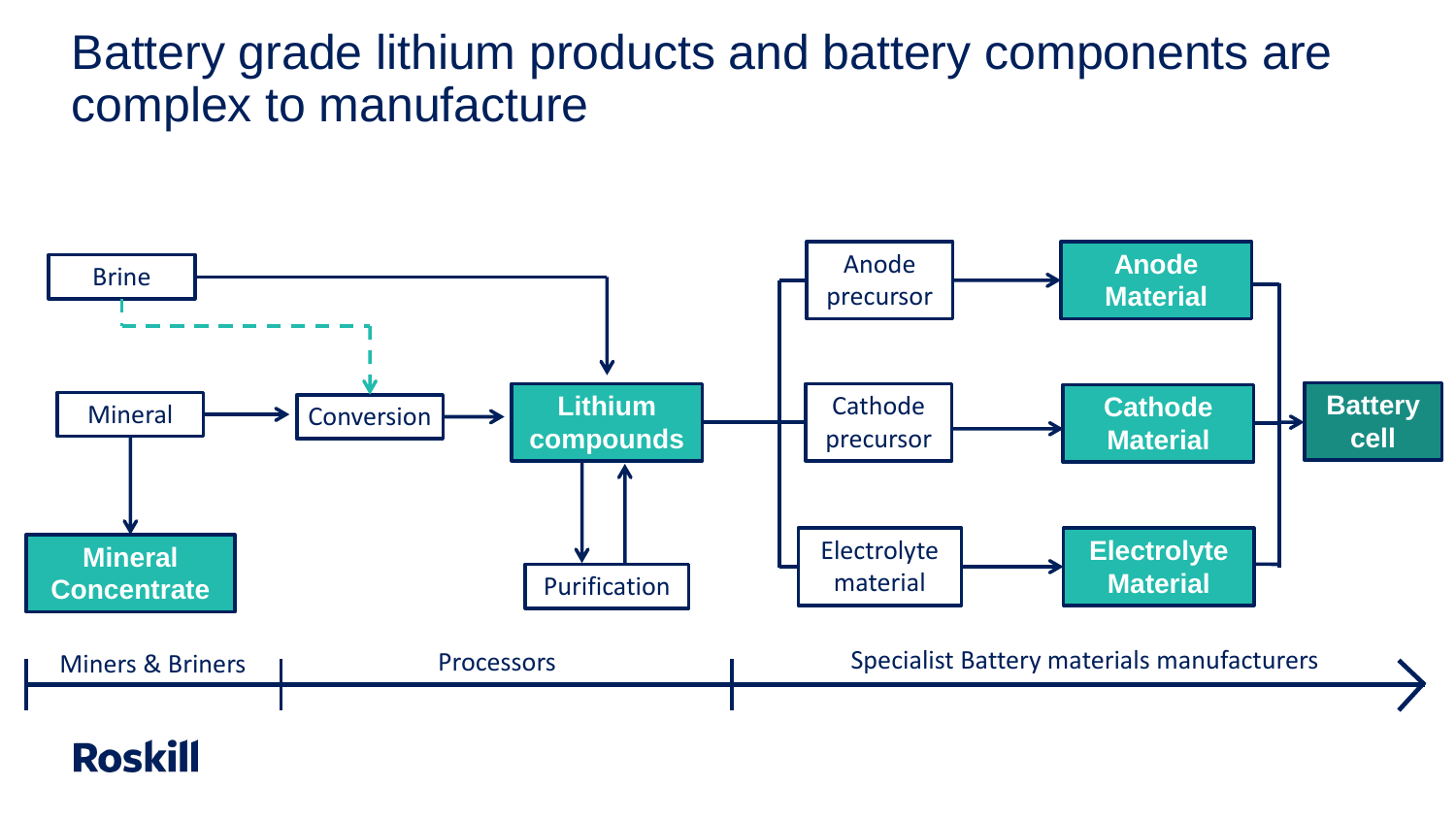## Mine supply and cell production have been well supported by investment



- Investment in the lithium supply chain has been focussed on mine supply and on the production of finished battery cells
- >1.5Mtpy LCE mine capacity under development (various stages) and >25 large scale battery facilities now in construction or development
- Investment in battery grade production and cathode manufacturer have received less attention, with expansions largely limited to existing producers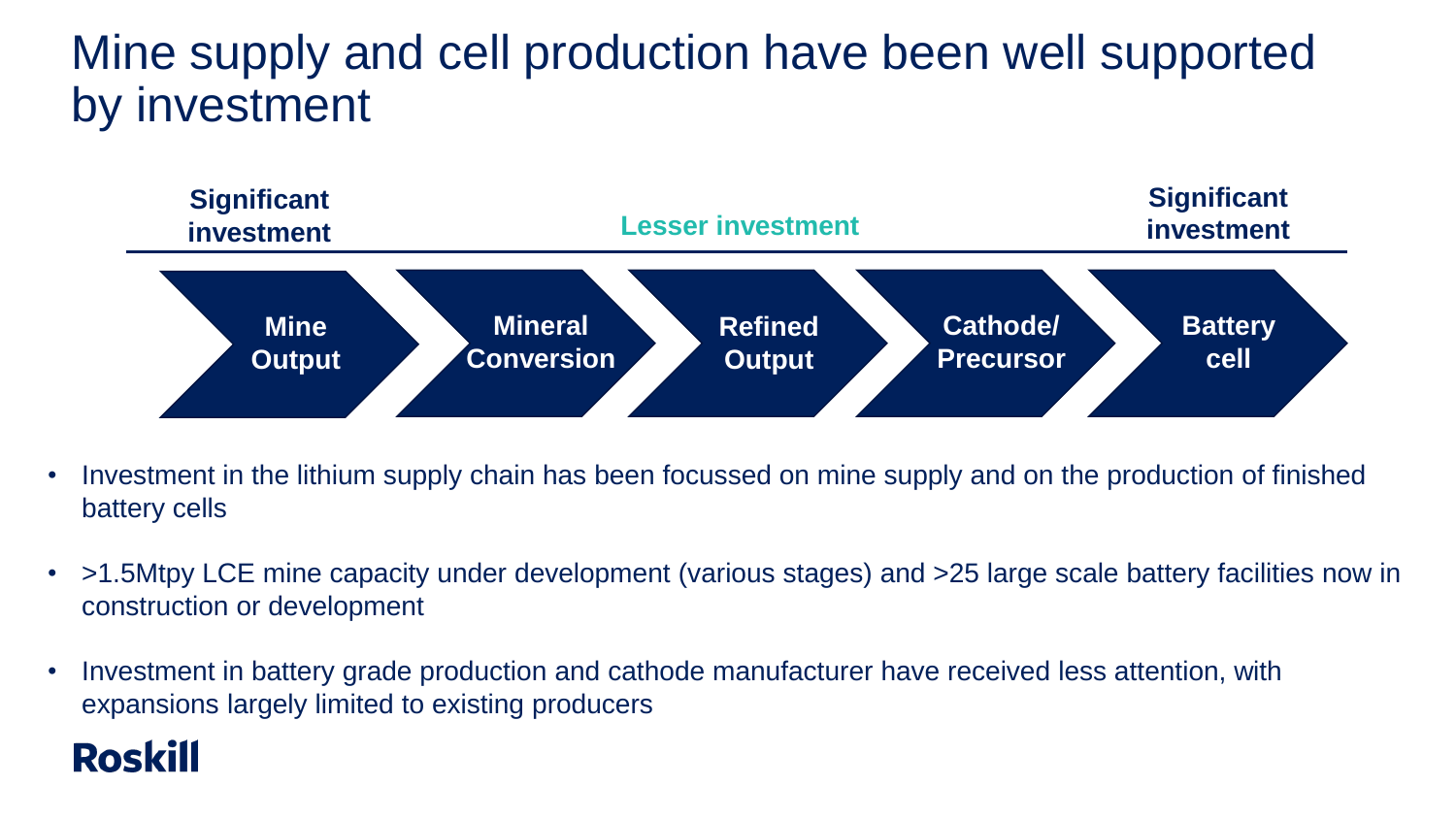## Existing spod. converters with Australian/domestic feedstock are doubling their nameplate capacity

| <b>Existing mineral conversion landscape</b> |                                                 |                                          |                                |              |                                                    |                                                                                       |  |  |  |
|----------------------------------------------|-------------------------------------------------|------------------------------------------|--------------------------------|--------------|----------------------------------------------------|---------------------------------------------------------------------------------------|--|--|--|
| <b>Company</b>                               | <b>Plants</b>                                   | Nameplate capacity<br>end-2017 (tpy LCE) | <b>Expansions</b><br>(tpy LCE) | <b>Due</b>   | <b>Feedstock source</b>                            | Product                                                                               |  |  |  |
| <b>Tiangi</b>                                | Shehong<br>Zhangjiagang<br>Kwinana <sup>1</sup> | 17,000<br>17,000                         | 42,400                         | 2019         | <b>Talison</b><br><b>Talison</b><br><b>Talison</b> | $Li2CO3$ / LiOH<br>Li <sub>2</sub> CO <sub>3</sub><br><b>LiOH</b>                     |  |  |  |
| Albemarle                                    | Fenyi<br>Pengshan<br>Kwinana <sup>1,2</sup>     | 10,000<br>5,000                          | 20,000<br>40,000               | 2018<br>2021 | <b>Talison</b><br><b>Talison</b><br><b>Talison</b> | $Li2CO3$ / LiOH<br>$Li2CO3$ / LiOH<br><b>LiOH</b>                                     |  |  |  |
| Ganfeng                                      | <b>Xinyu</b><br>Ganxian<br>Ningdu               | 29,000<br>2,000                          | 17,600<br>17,500               | 2018<br>2018 | <b>PMI</b><br>Local<br><b>PMI</b>                  | $Li2CO3$ / LiOH<br>Li <sub>2</sub> CO <sub>3</sub><br>Li <sub>2</sub> CO <sub>3</sub> |  |  |  |
| <b>General Lithium</b>                       | Haimen<br><b>Jiangxi</b>                        | 8,000                                    | 20,000                         |              | Talison (toll),<br>Galaxy, Pilbara                 | Li <sub>2</sub> CO <sub>3</sub><br>Li <sub>2</sub> CO <sub>3</sub>                    |  |  |  |
| <b>Ruifu</b>                                 | Feicheng                                        | 28,000                                   | 10,000                         |              | Galaxy                                             | $Li2CO3$ LiOH                                                                         |  |  |  |
| Yahua                                        | Xuankou X2<br>Meishan                           | 8,000<br>3,000                           | 9,400                          | 2018         | Local, Galaxy<br>Galaxy                            | <b>LiOH</b><br><b>LiOH</b>                                                            |  |  |  |
| Zhonghe                                      | Guoli<br>Huamen                                 | 6,000<br>6,000                           |                                |              | Local<br>Local                                     | Li <sub>2</sub> CO <sub>3</sub><br>Li <sub>2</sub> CO <sub>3</sub>                    |  |  |  |
| RongJie (Youngy)                             | Meishan                                         | 3,000                                    |                                |              | Local                                              | Li <sub>2</sub> CO <sub>3</sub>                                                       |  |  |  |
| <b>Total</b>                                 |                                                 | 132,000                                  | 176,900                        |              |                                                    |                                                                                       |  |  |  |

**Roskill** 

- Reported spodumene conversion capacity at end-2017 totalled ~132,000tpy **LCE**
- Output by mineral conversion plants in 2017 was 93,000t LCE, but 27,000t LCE was upgrading/hydroxide conversion
- Capacity utilisation <50% in 2017, historically ~70-75%; **effective capacity therefore ~95,000tpy LCE**
- Expansions to > double capacity, potential of **additional 130,000tpy LCE effective capacity**?

*Source: Roskill; company data Note: 1 – Australian plant; 2 – Not yet approved, feasibility-stage*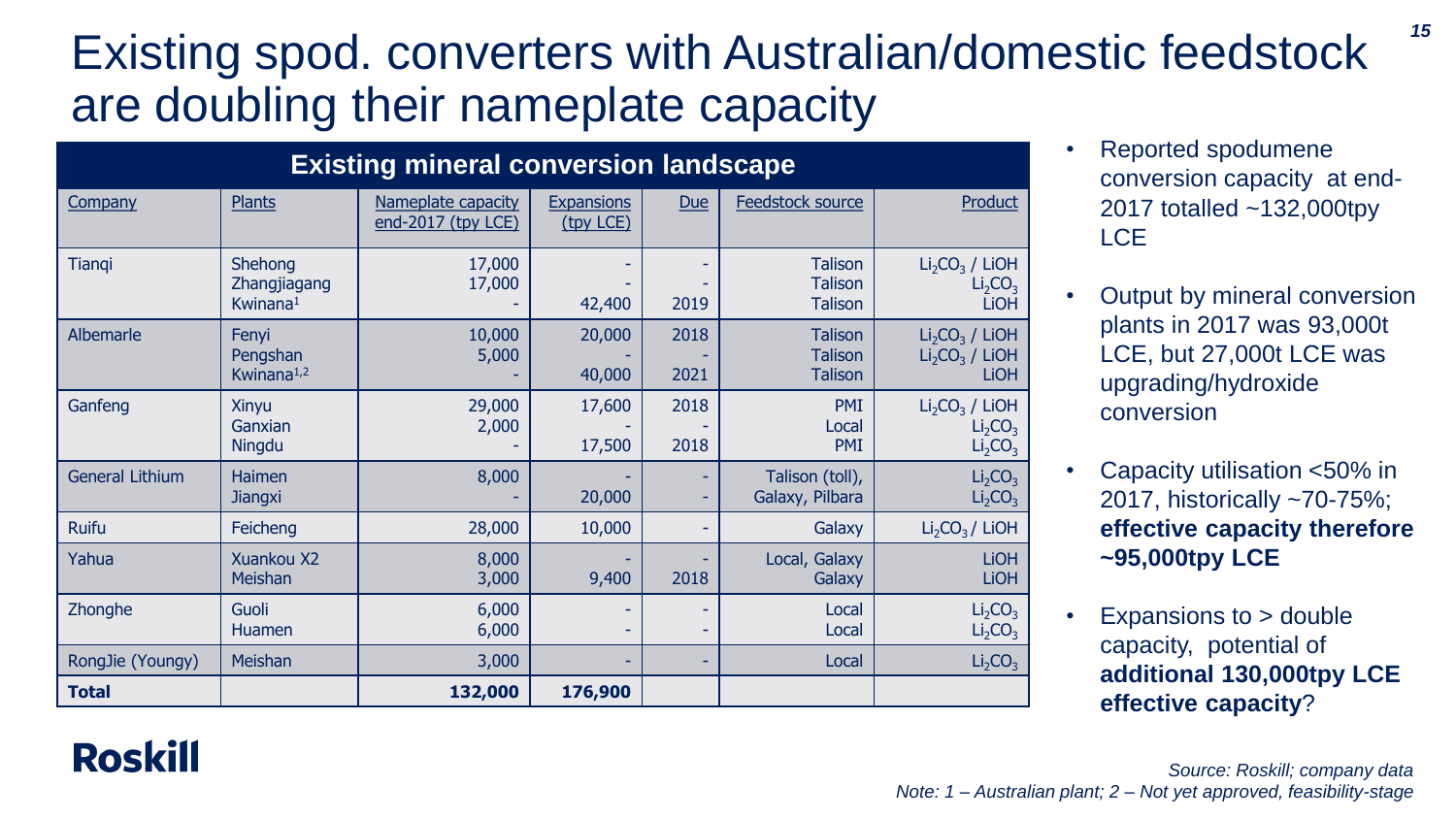## New spod. converters are popping up or are planned, but few will influence the market in 2018

| <b>New mineral conversion plants</b> |                 |                                                    |                                |            |                               |                                 |  |  |  |
|--------------------------------------|-----------------|----------------------------------------------------|--------------------------------|------------|-------------------------------|---------------------------------|--|--|--|
| <b>Company</b>                       | <b>Plants</b>   | <b>Nameplate</b><br>capacity end-2017<br>(tpy LCE) | <b>Expansions</b><br>(tpy LCE) | Due        | <b>Feedstock</b><br>source    | Product                         |  |  |  |
| Hebei Tianyuan<br>(Optimum Nano)     | <b>Tianyuan</b> |                                                    | 15,520                         | 2018       | Altura<br>(Pilgangoora)       | $Li2CO3$ / LiOH                 |  |  |  |
| Jiangxi SE (JV<br>with Burwill)      | <b>Jiangxi</b>  |                                                    | 24,440                         | 2018       | Tawana/AMA<br>(Bald Hill)     | $Li2CO3$ / LiOH                 |  |  |  |
| Sichuan Zhiyuan                      | Hanwang         |                                                    | 14,440                         | 2018       | Pilbara DSO<br>(Pilgangoora)  | $Li2CO3$ / LiOH                 |  |  |  |
| Greatpower-<br><b>Jinchuan</b>       | Zhenjiang       |                                                    | 10,000                         | 2018       | <b>TBC</b>                    | Li <sub>2</sub> CO <sub>3</sub> |  |  |  |
| <b>Jiangxi</b><br>Dongpeng           | <b>Xinyu</b>    |                                                    | 6,000                          | 2018       | Prospect<br>(Zimbabwe)        | Li <sub>2</sub> CO <sub>3</sub> |  |  |  |
| <b>Fancy Resources</b>               | Guangdong       |                                                    | 10,000                         | 2018       | Jourdan,<br>Pilbara, Talison? | Li <sub>2</sub> CO <sub>3</sub> |  |  |  |
| <b>NAL</b>                           | Val d'Or        | C&M                                                | 19,300                         | 2018       | Captive                       | $H_2CO_2$                       |  |  |  |
| Lithium Korea                        | <b>TBC</b>      |                                                    | 30,000                         | <b>TBC</b> | Pilbara                       | $Li2CO3$ / LiOH                 |  |  |  |
| <b>Nemaska</b>                       | Shawinigan      | <b>Pilot</b>                                       | 33,000                         | 2021       | Whabouchi                     | LIOH / $Li2CO3$                 |  |  |  |
| <b>Total</b>                         |                 |                                                    | 143,400                        |            |                               |                                 |  |  |  |

- New plants in China with 80,400tpy LCE capacity are under construction and due to open in 2018
- NAL were recommissioning Val d'Or but the parent company has gone bankrupt and they'll now just sell spod. conc.
- Nemaska are at the financing stage for Whabouchi/ Shawinigan and could open 2021; Lithium Korea plans 30,000tpy.
- Several Chinese plants are linked to Australian producers or potential new projects
- No projects are >50% complete, suggesting 2018 impact will be limited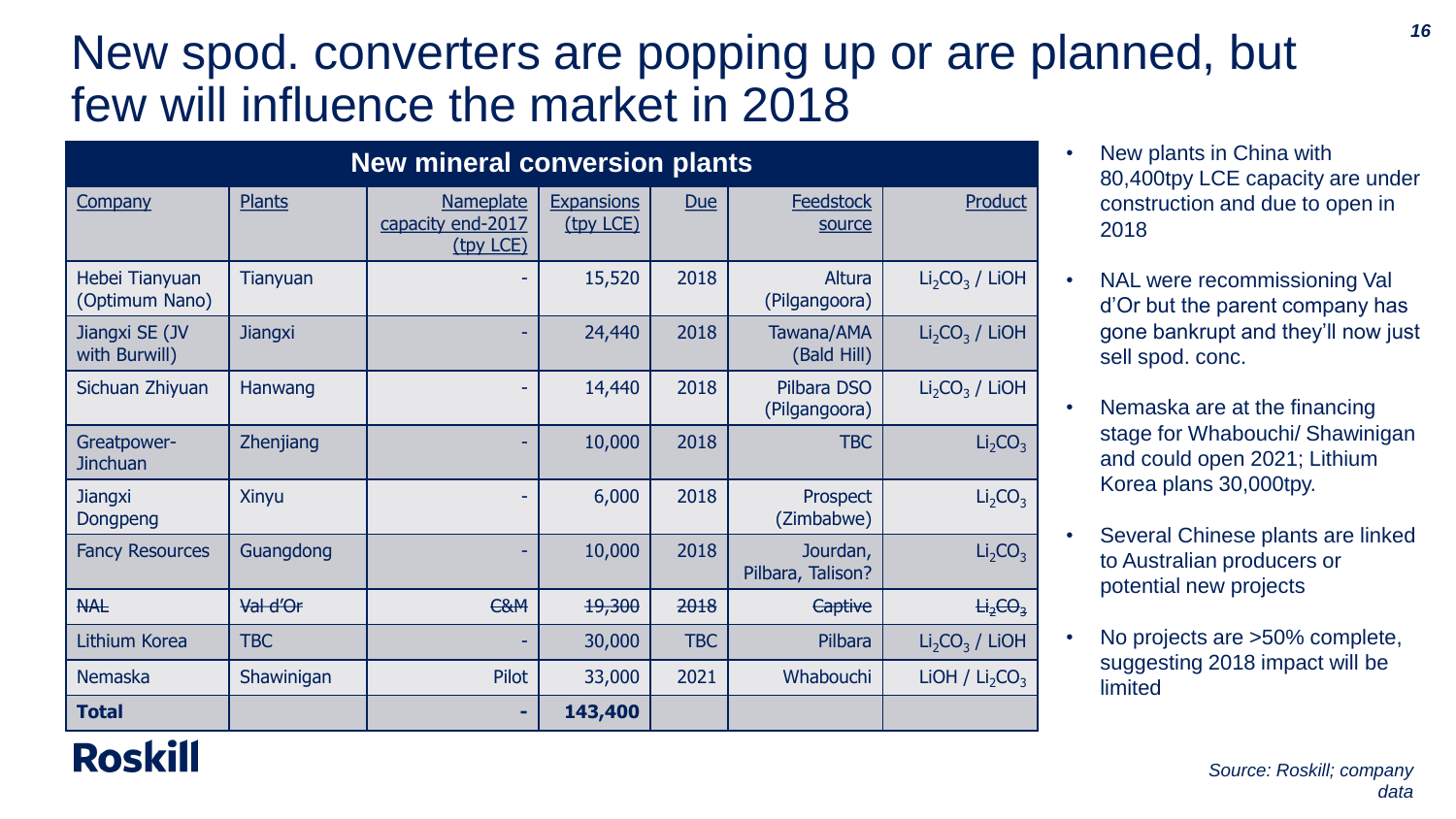## Secondary supply to become increasingly important, though will take time to grow



- Recycling needs to over come a number of hurdles before making an impact
	- Material collection
	- Cost of processing
	- Material value
	- Targeted processing (cobalt, nickel, lithium, etc.)
	- Reuse of batteries
- Investment in recycling becoming more common
	- **Umicore**
	- Li-Cycle
	- BYD
	- Sumitomo-Nissan-4R
	- JX Nippon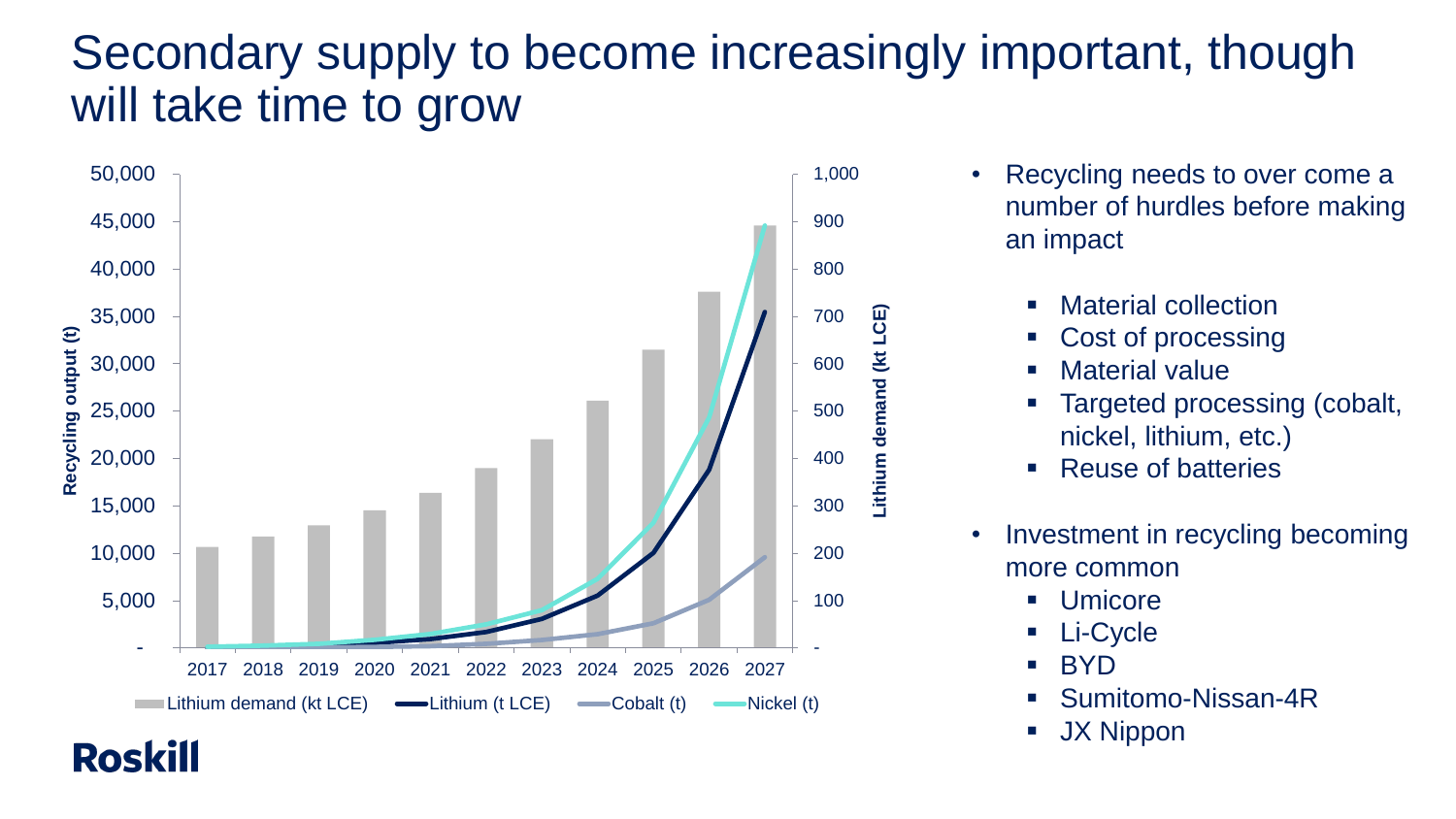## Can potential bottlenecks be eased from the demand side?



- Changes in cathode chemistries unlikely to have impact on lithium consumption by weight
- Battery technology unlikely to change away from Li-ion in automotive applications
- Smaller battery size possible, though competitive EV market promotes better range/power
- Better motor efficiency?
- Lower EV sales, production targets by manufacturers fail to be met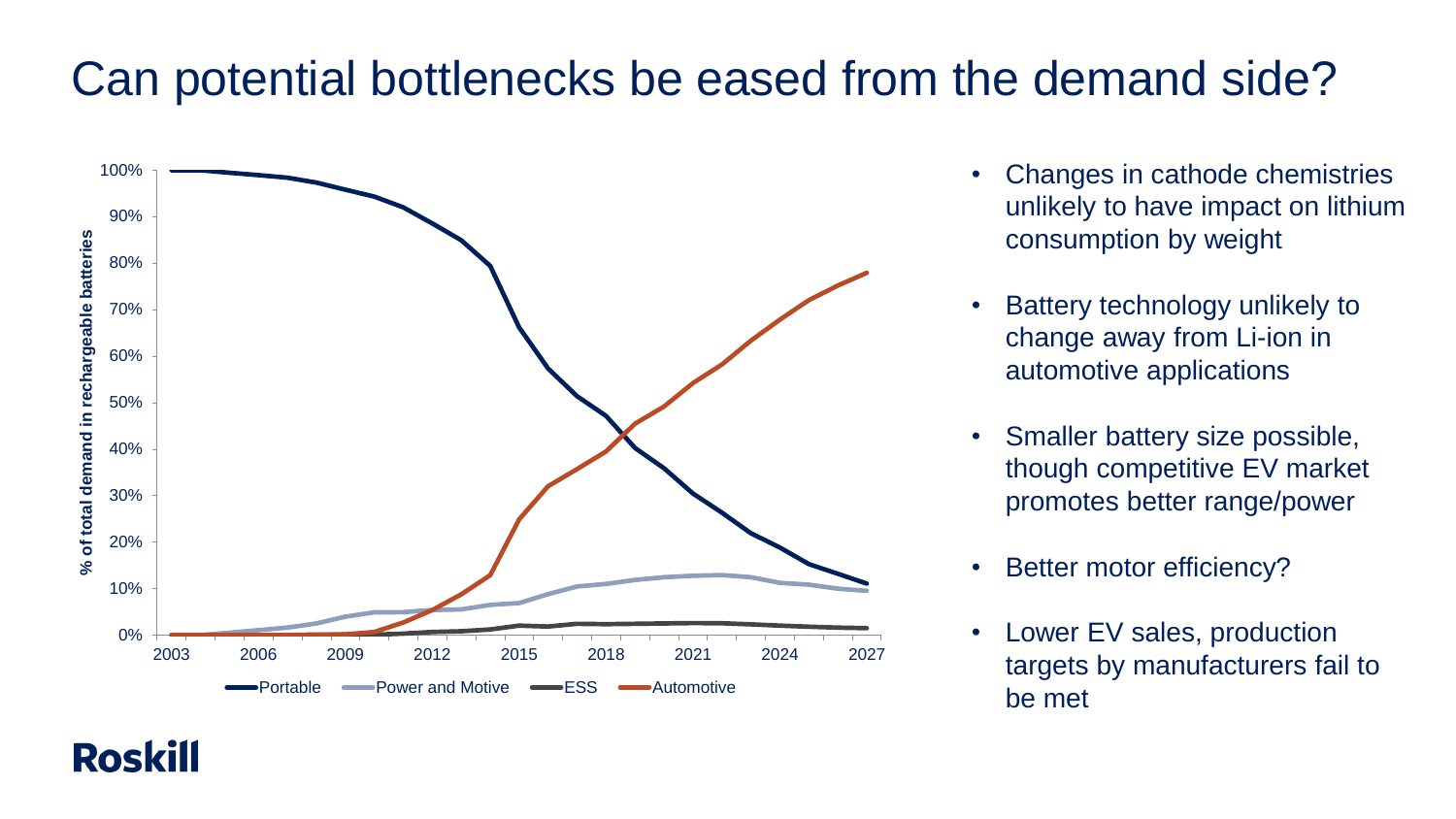## Changing consumer/purchasing habits could impact vehicle sales and lithium demand



- Increasingly efficient use of the vehicle fleet may lower demand for personal vehicles
- Ride sharing apps and technology (Uber, BMW's DriveNow, Daimler's Car2Go)
- Autonomous/Semi-autonomous driving still in its infancy
- Has potential to significantly impact vehicles intensity of use in urban areas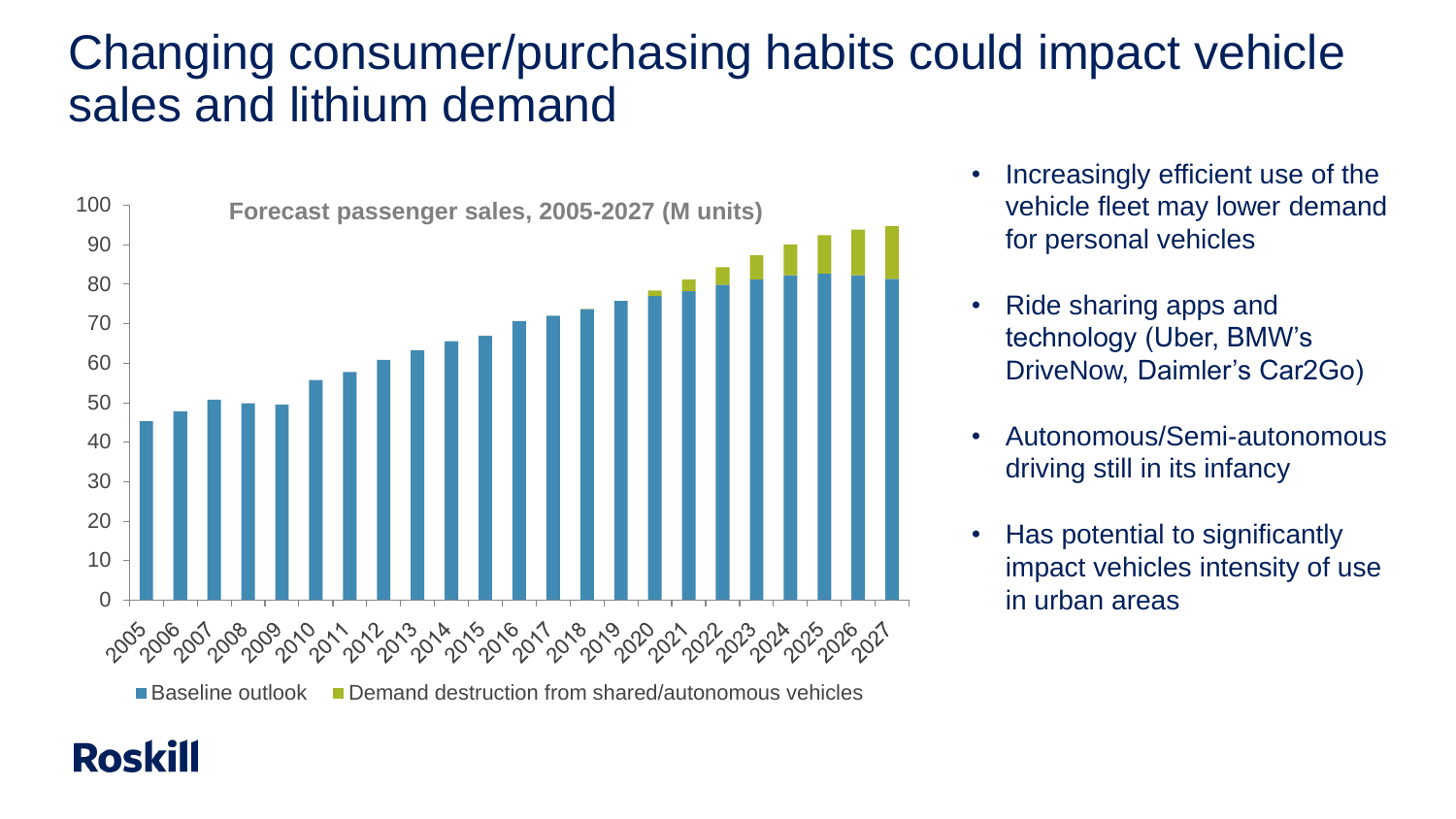## In conclusion…

- Demand growth will be great and place significant strain on lithium supply chain
- Investment to date has focused on mine capacity and battery cells production, greater investment in addition capacity for battery grade materials and battery components (cathode material) needed
- Recycling will become increasingly important and may reduce strain on primary supply, though hindered by available feedstock and cost
- Li-ion technologies are unlikely to be substituted in highest growth areas (Automotive) and there is little scope to reduce lithium intensity of use in batteries
- Sales volumes for EVs / HEVs and ICEs could be impacted by self/shared driving vehicles towards end of forecast period